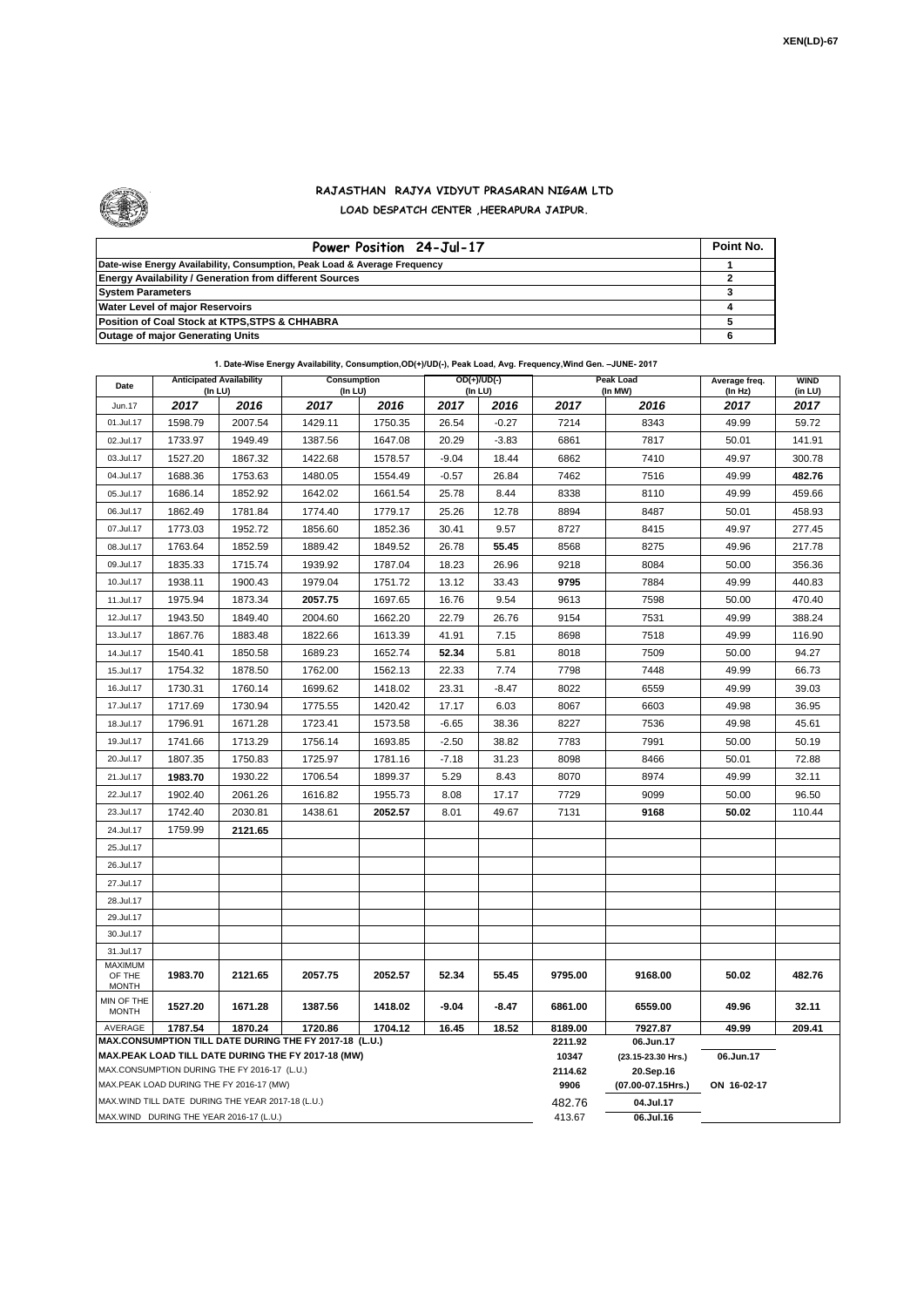## **2.Anticipated Availability/Generation From Different Sources**

|                     |                                                                                    |                                      |                                  |                              | (In LU)                              |                                  |                              |                                      |                                  |                              |
|---------------------|------------------------------------------------------------------------------------|--------------------------------------|----------------------------------|------------------------------|--------------------------------------|----------------------------------|------------------------------|--------------------------------------|----------------------------------|------------------------------|
| S.No.               | Sources Available to Rajasthan /<br>Installed Capacity as on 30.09.2016<br>(In MW) | Prior<br>assessment<br>of Avail. For | Prior<br>assessment<br>of Avail. | Actual<br>Energy<br>Received | Prior<br>assessment<br>of Avail. For | Prior<br>assessment<br>of Avail. | Actual<br>Energy<br>Received | Prior<br>assessment<br>of Avail. For | Prior<br>assessment<br>of Avail. | Actual<br>Energy<br>Received |
|                     |                                                                                    | next Day                             |                                  |                              | next Day                             |                                  |                              | next Day                             |                                  |                              |
| 1                   | KTPS (1240/1240)                                                                   | 130.00                               | 21-Jul-17<br>176.00              | 128.18                       | 42.00                                | 22-Jul-17<br>130.00              | 82.29                        | 42.00                                | 23-Jul-17<br>42.00               | 36.91                        |
| $\overline{2}$      | STPS (1500/1500)                                                                   | 55.00                                | 55.00                            | 43.78                        | 55.00                                | 55.00                            | 43.31                        | 55.00                                | 55.00                            | 43.15                        |
| 3                   | DHOLPUR GAS CCPP (330/330)                                                         | 0.00                                 | 0.00                             | 0.00                         | 0.00                                 | 0.00                             | 0.00                         | 0.00                                 | 0.00                             | 0.00                         |
| 4                   | RAMGARH (273.5/273.5)                                                              | 44.00                                | 44.00                            | 45.28                        | 45.00                                | 44.00                            | 40.63                        | 46.00                                | 45.00                            | 42.47                        |
| 5                   | RAPP-A(200/200)                                                                    | 36.00                                | 38.00                            | 40.05                        | 36.00                                | 36.00                            | 40.34                        | 36.00                                | 36.00                            | 40.09                        |
| 6                   | MAHI (140/140)                                                                     | 0.00                                 | 0.00                             | 0.00                         | 0.00                                 | 0.00                             | 0.00                         | 0.00                                 | 0.00                             | 0.00                         |
| $\overline{7}$<br>8 | CHAMBAL (RPS+JS) (135.5/271)<br>GIRAL LIGNITE (250/250)                            | 0.00<br>0.00                         | 0.00<br>0.00                     | 1.54<br>0.00                 | 0.00<br>0.00                         | 0.00<br>0.00                     | 1.19<br>0.00                 | 0.00<br>0.00                         | 0.00<br>0.00                     | 1.79<br>0.00                 |
| 9                   | CHHABRA TPS 1000/1000)                                                             | 162.00                               | 162.00                           | 187.80                       | 162.00                               | 162.00                           | 238.66                       | 212.00                               | 162.00                           | 254.04                       |
| 10                  | ADANI (TPS) + KALISINDH (TPS)<br>(1200+1200/1320+1200)                             | 410.00                               | 411.00                           | 333.01                       | 424.00                               | 410.00                           | 308.81                       | 424.00                               | 424.00                           | 308.06                       |
| 11<br>12            | WIND FARM (3980.40/4119.15)<br>SOLAR POWER(737.70/1295.70)                         | 80.00<br>0.00                        | 60.00<br>0.00                    | 32.11<br>0.00                | 100.00<br>0.00                       | 80.00<br>0.00                    | 96.50<br>0.00                | 160.00<br>0.00                       | 100.00<br>0.00                   | 110.44<br>0.00               |
| 13                  | CAPTIVE POWER PLANTS                                                               | 0.00                                 | 0.00                             | 0.00                         | 0.00                                 | 0.00                             | 0.00                         | 0.00                                 | 0.00                             | 0.00                         |
| 14                  | REGIONAL (INTRA STATE) O.A. (VLTPS)                                                | 0.00                                 | 0.00                             | 0.00                         | 0.00                                 | 0.00                             | 0.00                         | 0.00                                 | 0.00                             | 0.00                         |
| 15                  | OPEN ACCESS                                                                        | $-60.83$                             | $-55.99$                         | $-55.99$                     | $-79.95$                             | $-60.83$                         | $-61.06$                     | $-69.01$                             | $-79.95$                         | $-80.20$                     |
| 16                  | BIOMASS - (101.95/119.25)                                                          | 6.00                                 | 7.00                             | 5.64                         | 4.00                                 | 6.00                             | 3.73                         | 6.00                                 | 4.00                             | 5.23                         |
| 17                  | BARSINGHSAR LTPS(250/250)                                                          | 54.00                                | 54.00                            | 50.61                        | 54.00                                | 54.00                            | 47.32                        | 54.00                                | 54.00                            | 43.30                        |
| 18                  | RAJWEST (1080/1080)                                                                | 229.00                               | 229.00<br>1180.01                | 124.44                       | 175.00                               | 229.00                           | 124.01                       | 172.00                               | 175.00                           | 93.24                        |
| 19                  | <b>TOTAL (A): 1-18</b><br><b>BBMB COMPLEX</b>                                      | 1145.17                              |                                  | 936.45                       | 1017.05                              | 1145.17                          | 965.74                       | 1137.99                              | 1017.05                          | 898.52                       |
|                     | a) BHAKRA(230.79/1516.3)                                                           | 37.44                                | 37.82                            | 37.68                        | 37.57                                | 37.44                            | 37.18                        | 37.01                                | 37.57                            | 37.04                        |
|                     | b) DEHAR (198/990)                                                                 | 29.68                                | 29.54                            | 29.54                        | 29.68                                | 29.68                            | 29.48                        | 29.68                                | 29.68                            | 29.68                        |
|                     | c) PONG (231.66/396)                                                               | 14.92                                | 13.42                            | 15.90                        | 16.30                                | 14.92                            | 15.29                        | 15.46                                | 16.30                            | 15.46                        |
|                     | TOTAL : a TO c                                                                     | 82.03                                | 80.78                            | 83.12                        | 83.55                                | 82.03                            | 81.95                        | 82.14                                | 83.55                            | 82.18                        |
| 20                  | <b>CENTRAL STATIONS</b>                                                            |                                      |                                  |                              |                                      |                                  |                              |                                      |                                  |                              |
|                     | d) SINGRAULI<br>(300/2000)                                                         | 90.41                                | 91.46                            | 85.05                        | 86.28                                | 90.41                            | 68.87                        | 61.52                                | 86.28                            | 39.71                        |
|                     | e) RIHAND<br>(310.24/3000)<br>f) UNCHAHAR-I(20/420)                                | 95.90<br>0.00                        | 95.94<br>0.19                    | 95.94<br>0.46                | 95.94<br>0.00                        | 95.90<br>0.00                    | 81.67<br>0.92                | 85.73<br>0.26                        | 95.94<br>0.00                    | 65.10<br>0.32                |
|                     | q) UNCHAHAR-II& III(61/630)                                                        | 1.31                                 | 1.73                             | 2.29                         | 3.08                                 | 1.31                             | 4.00                         | 3.74                                 | 3.08                             | 3.61                         |
|                     | h) INDIRA GANDHI STPS(JHAJHAR) 0.00/1500)                                          | 0.00                                 | 0.00                             | 0.00                         | 0.00                                 | 0.00                             | 0.00                         | 0.00                                 | 0.00                             | 0.00                         |
|                     | i) NCTPS DADRI St-II (43.22/980) +<br>DADRI-TH                                     | 0.11                                 | 0.18                             | 0.60                         | 0.29                                 | 0.11                             | 0.85                         | 0.75                                 | 0.29                             | 1.08                         |
|                     | j) DADRI GAS (77/830)                                                              | 0.70                                 | 2.81                             | 1.17                         | 2.33                                 | 0.70                             | 0.48                         | 2.79                                 | 2.33                             | 0.42                         |
|                     | (83.07/419)<br>k) ANTA                                                             | 0.00<br>0.00                         | 0.00<br>0.00                     | 0.00                         | 0.00                                 | 0.00                             | 0.00                         | 0.00                                 | 0.00                             | 0.00                         |
| m)                  | I) AURAIYA<br>(61.03/663)<br><b>NAPP</b><br>(44/440)                               | 9.12                                 | 7.68                             | 0.00<br>7.68                 | 0.00<br>9.12                         | 0.00<br>9.12                     | 0.00<br>9.12                 | 0.00<br>9.12                         | 0.00<br>9.12                     | 0.00<br>9.12                 |
|                     | n) RAPP-B<br>(125/440)                                                             | 31.09                                | 31.09                            | 31.09                        | 31.09                                | 31.09                            | 31.09                        | 31.09                                | 31.09                            | 31.09                        |
|                     | (88/440)<br>o) RAPP-C                                                              | 20.58                                | 20.58                            | 20.58                        | 20.58                                | 20.58                            | 20.58                        | 20.58                                | 20.58                            | 20.58                        |
| p)                  | <b>SALAL</b><br>(20.36/690)                                                        | 4.76                                 | 4.76                             | 4.75                         | 4.76                                 | 4.76                             | 4.66                         | 4.68                                 | 4.76                             | 4.74                         |
| q)                  | <b>URI</b><br>(70.37/720)                                                          | 16.74                                | 16.70                            | 16.46                        | 16.74                                | 16.74                            | 16.36                        | 16.74                                | 16.74                            | 16.74                        |
|                     | r) TANAKPUR (10.86/94)<br>s) CHAMERA - (105.84/540)                                | 2.51<br>25.15                        | 2.51<br>25.15                    | 2.34<br>25.15                | 2.51<br>25.15                        | 2.51                             | 2.42<br>25.15                | 2.51<br>25.15                        | 2.51<br>25.15                    | 2.46<br>25.15                |
| $1$                 | CHAMERA-II (29.01/300)                                                             | 6.96                                 | 6.96                             | 6.96                         | 6.96                                 | 25.15<br>6.96                    | 6.96                         | 6.96                                 | 6.96                             | 6.96                         |
|                     | u) CHAMERA-III (25.21/231)                                                         | 5.97                                 | 6.02                             | 6.02                         | 5.97                                 | 5.97                             | 5.97                         | 5.97                                 | 5.97                             | 6.00                         |
|                     | v) DHAULIGANGA (27/280)                                                            | 6.42                                 | 6.50                             | 6.50                         | 6.42                                 | 6.42                             | 6.42                         | 6.42                                 | 6.42                             | 6.42                         |
| w)                  | DULHASTI (42.42/390)                                                               | 10.05                                | 10.09                            | 10.09                        | 10.05                                | 10.05                            | 10.05                        | 10.05                                | 10.05                            | 10.05                        |
| x)                  | SEWA (13/120)                                                                      | 3.28                                 | 3.28                             | 3.28                         | 3.28                                 | 3.28                             | 3.28                         | 3.28                                 | 3.28                             | 3.28                         |
|                     | y) NJPC<br>(112.00/1500)+RAMPUR(31.808/412.02)                                     | 34.83                                | 34.83                            | 34.83                        | 34.83                                | 34.83                            | 34.83                        | 34.83                                | 34.83                            | 34.83                        |
|                     | z) TEHRI (75/1000)                                                                 | 13.95                                | 13.95                            | 13.95                        | 13.95                                | 13.95                            | 13.95                        | 14.25                                | 13.95                            | 12.86                        |
|                     | aa) KOTESHWR (33.44/400) + PARBATI3                                                | 31.01                                | 20.40                            | 32.97                        | 20.40                                | 31.01                            | 33.95                        | 20.40                                | 20.40                            | 34.12                        |
|                     | (56.73/520)                                                                        |                                      |                                  |                              |                                      |                                  |                              |                                      |                                  |                              |
|                     | ab) TALA<br>ac) MUNDRA UMPP (380/4000)                                             | 3.68<br>83.82                        | 3.68<br>90.00                    | 3.68<br>84.92                | 3.68<br>64.89                        | 3.68<br>83.82                    | 3.68<br>51.10                | 3.68<br>51.41                        | 3.68<br>64.89                    | 3.68<br>26.73                |
|                     | ad) SASAN (372/3960)                                                               | 61.36                                | 85.66                            | 62.15                        | 60.77                                | 61.36                            | 22.86                        | 50.56                                | 60.77                            | 13.79                        |
|                     | ae) FRKKA+KHLGN+TLCHR (70.18/3940)                                                 | 11.95                                | 15.02                            | 6.43                         | 14.07                                | 11.95                            | 0.26                         | 14.07                                | 14.07                            | 0.99                         |
|                     | af) URS POWER(DADRI TH-I)                                                          | 0.00                                 | 0.00                             | 0.00                         | 0.00                                 | 0.00                             | 0.00                         | 0.00                                 | 0.00                             | 0.00                         |
|                     | TOTAL SCHEDULE(a TO af)                                                            | 653.68                               | 677.96                           | 648.47                       | 626.69                               | 653.68                           | 541.42                       | 568.68                               | 626.69                           | 462.01                       |
|                     | LOSSES                                                                             | $-23.90$                             | $-14.54$                         | $-23.68$                     | $-10.89$                             | $-23.90$                         | $-19.50$                     | $-7.70$                              | $-10.89$                         | $-16.30$                     |
|                     | <b>NET SCHEDULED</b>                                                               | 629.78                               | 663.42                           | 624.79                       | 615.80                               | 629.78                           | 521.92                       | 560.98                               | 615.80                           | 445.71                       |
| 21<br>22            | BILATERAL (REG.) EXCL. BANKING<br><b>BANKING</b>                                   | 26.28<br>$-48.23$                    | 26.28<br>$-48.23$                | 26.28<br>$-48.23$            | 26.28<br>$-48.23$                    | 26.28<br>$-48.23$                | 26.28<br>$-48.23$            | 26.35<br>$-48.17$                    | 26.28<br>$-48.23$                | 26.28<br>$-48.23$            |
| 23                  | BILATERAL(INTER-REG.).<br>EXCLUDING (ISOA & BANKING)                               | 117.93                               | 115.06                           | 116.48                       | 115.02                               | 115.29                           | 111.34                       | 57.68                                | 112.65                           | 91.59                        |
| 24                  | <b>INTER STATE OPEN ACCESS</b><br>(BILATERAL+IEX)                                  | 60.83                                | 55.99                            | 55.99                        | 79.95                                | 60.83                            | 61.06                        | 69.01                                | 79.95                            | 80.20                        |
| 25                  | <b>INDIAN ENERGY EXCHANGE</b>                                                      | $-29.36$                             | $-10.50$                         | $-10.50$                     | $-63.46$                             | $-29.36$                         | $-29.36$                     | $-43.86$                             | $-63.46$                         | $-63.46$                     |
|                     | <b>TOTAL(B): (19 TO 25)</b>                                                        | 757.22                               | 803.69                           | 764.81                       | 725.35                               | 757.22                           | 643.01                       | 621.99                               | 725.35                           | 532.09                       |
|                     | TOTAL GENERATION (A +B): 1 TO<br>25<br>OVER DRAWAL (+)/UNDER                       |                                      |                                  | 1701.25<br>5.29              |                                      |                                  | 1608.74<br>8.08              |                                      |                                  | 1430.61<br>8.01              |
|                     | DRAWAL (-)<br><b>GRAND TOTAL</b>                                                   | 1902.40                              | 1983.70                          | 1706.54                      | 1742.40                              | 1902.40                          | 1616.82                      | 1759.99                              | 1742.40                          | 1438.61                      |
|                     | LAST YEAR                                                                          | 2061.26                              | 1930.22                          | 1899.37                      | 2030.81                              | 2061.26                          | 1955.73                      | 2121.65                              | 2030.81                          | 2052.57                      |
|                     |                                                                                    |                                      |                                  |                              |                                      |                                  |                              |                                      |                                  |                              |